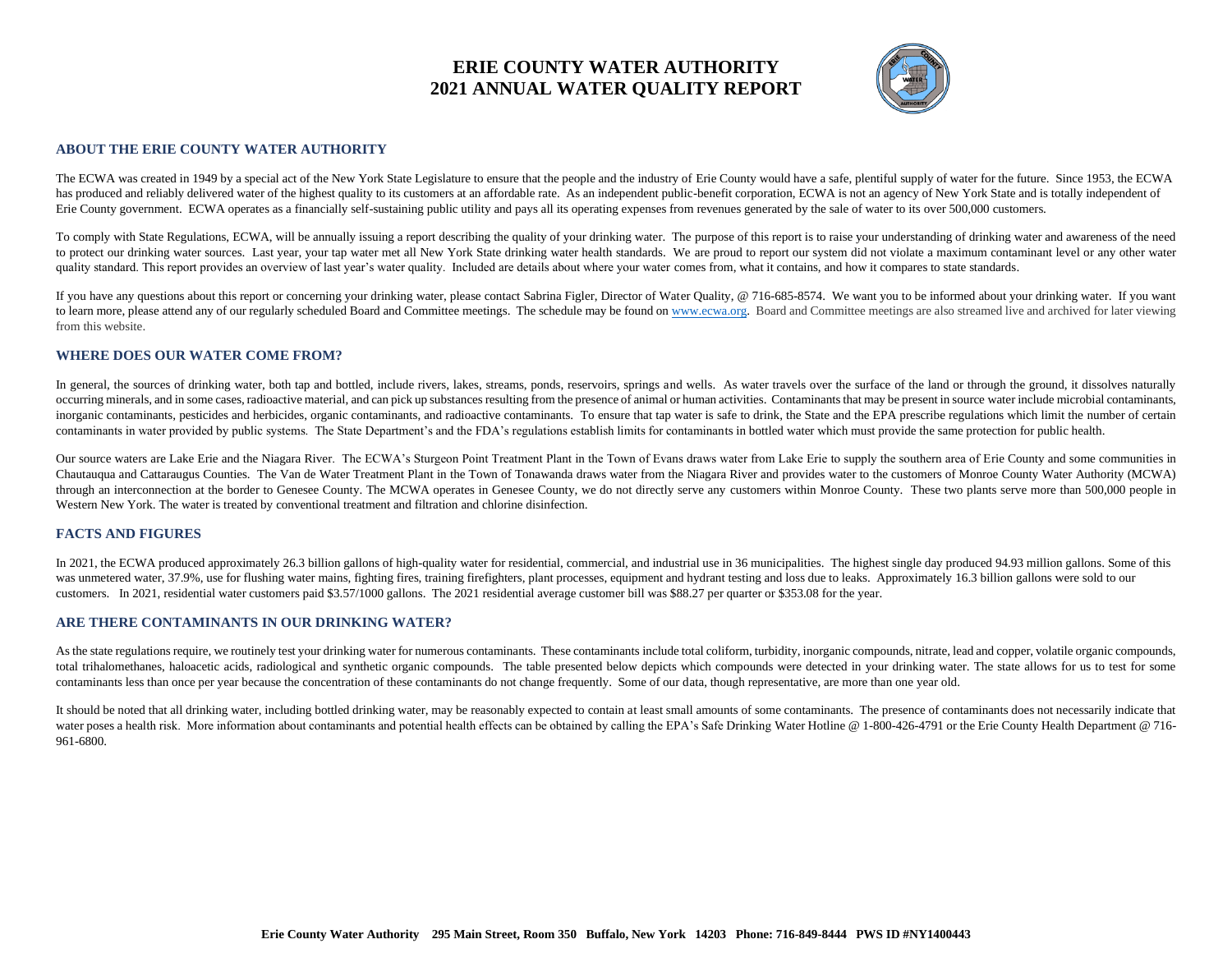

| DETECTED CONTAMINANTS                                |                            |                                 |                                                                                |                                                                   |                                 |                                                      |                                                                                                                                                                                                                                                                            |
|------------------------------------------------------|----------------------------|---------------------------------|--------------------------------------------------------------------------------|-------------------------------------------------------------------|---------------------------------|------------------------------------------------------|----------------------------------------------------------------------------------------------------------------------------------------------------------------------------------------------------------------------------------------------------------------------------|
|                                                      |                            |                                 |                                                                                |                                                                   |                                 |                                                      |                                                                                                                                                                                                                                                                            |
| <b>CONTAMINANT</b>                                   | <b>VIOLATION</b><br>YES/NO | <b>DATE OF</b><br><b>SAMPLE</b> | <b>LEVEL DETECTED (Avg/Max);</b><br>(Range)                                    | <b>UNIT</b><br><b>MEASUREMENT</b>                                 | <b>MCLG</b>                     | <b>REGULATORY</b><br><b>LIMIT</b><br>(MCL, TT OR AL) | LIKELY SOURCE OF CONTAMINATION                                                                                                                                                                                                                                             |
| Inorganic<br>Contaminants &<br><b>Physical Tests</b> |                            |                                 |                                                                                |                                                                   |                                 |                                                      |                                                                                                                                                                                                                                                                            |
| Barium                                               | No                         | 11/21                           | 0.0163-0.0190 mg/L;<br>Average=0.018mg/L                                       | mg/L                                                              | $2.0 \text{ mg/L}$              | $2.0 \text{ mg/L}$                                   | Erosion of natural deposits; runoff from orchards;<br>runoff from electronics and production wastes.                                                                                                                                                                       |
| Chloride                                             | No                         | 6/21                            | 13.1-28.0 mg/L; Average=19.0 mg/L                                              | mg/L                                                              | NE                              | $250$ mg/L                                           | Naturally occurring in source water.                                                                                                                                                                                                                                       |
| Chlorine                                             | No                         | 10/21                           | 0.55-1.99 mg/L; Average=1.44 mg/L                                              | mg/L                                                              | NA                              | $MRDL=4.0$ mg/L                                      | Added for disinfection.                                                                                                                                                                                                                                                    |
| Copper <sup>2</sup>                                  | N <sub>o</sub>             | 6/19                            | ND-84 ug/L; 90 <sup>th</sup> percentile=36 ug/L,<br>0 of 50 above AL           | ug/L                                                              | 1300 ug/L                       | AL=1300 ug/L                                         | Home plumbing corrosion; natural erosion.                                                                                                                                                                                                                                  |
| Fluoride                                             | No                         | 1/21                            | 0.20-0.95 mg/L; Average=0.65 mg/L                                              | mg/L                                                              | NA                              | $2.2 \text{ mg/L}$                                   | Added to water to prevent tooth decay.                                                                                                                                                                                                                                     |
| Lead <sup>3</sup>                                    | No                         | 6/19                            | ND-284 ug/L; $90th$ percentile =12.6<br>ug/L, 4 of 50 above AL                 | ug/L                                                              | $0$ ug/L                        | $AL=15$ ug/L                                         | Home plumbing corrosion; natural erosion.                                                                                                                                                                                                                                  |
| Nickel                                               | N <sub>o</sub>             | 11/21                           | 0.713-0.822 ug/L;<br>Average=0.768 ug/L                                        | $\rm ug/L$                                                        | NE                              | <b>NR</b>                                            | Nickel enters ground water and surface water by<br>dissolution of rocks and soils, from atmospheric fall<br>out; from biological decay and from waste disposal.                                                                                                            |
| Manganese                                            | N <sub>o</sub>             | 2/21                            | 0.0-16.1 ug/L; Average=3.48 ug/L                                               | ug/L                                                              | NE.                             | <b>NR</b>                                            | Naturally occurring, indication of landfill<br>contamination.                                                                                                                                                                                                              |
| pH                                                   | No                         | 3/21                            | 7.32-8.49; Average=7.97                                                        | SU                                                                | <b>NE</b>                       | <b>NR</b>                                            | Naturally occurring; adjusted for corrosion control.                                                                                                                                                                                                                       |
| <b>Distribution System</b><br>Turbidity              | N <sub>o</sub>             | 2/21                            | 0.067-8.6 NTU; Average=0.24 NTU                                                | <b>NTU</b>                                                        | <b>NE</b>                       | TT-5 NTU                                             | Soil runoff                                                                                                                                                                                                                                                                |
| Entry Point Turbidity <sup>1</sup>                   | No                         | 5/20                            | 0.172 NTU highest level detected;<br>Lowest monthly $% < 0.30$ NTU=100%        | <b>NTU</b>                                                        | <b>NTU</b>                      | <b>NTU</b>                                           | Soil runoff                                                                                                                                                                                                                                                                |
| <b>Synthetic Organic</b><br><b>Contaminants</b>      |                            |                                 |                                                                                |                                                                   |                                 |                                                      |                                                                                                                                                                                                                                                                            |
| Bis(2-ethylhexyl)<br>phthalate                       | No                         | 11/21                           | $0.74 - 1.0$ ug; Average= $0.87$ ug/L                                          | $\text{ug/L}$                                                     | $0$ ug/L                        | <b>MCL</b>                                           | Used in plastic products such as PVC, plastic toys,<br>vinyl upholstery, adhesives and coatings. Compound<br>likely to be released to the environment during<br>production & waste disposal of these products. Also<br>used in inks, pesticides, cosmetics and vacuum oil. |
| <b>Disinfection</b><br><b>By-products</b>            |                            |                                 |                                                                                |                                                                   |                                 |                                                      |                                                                                                                                                                                                                                                                            |
| <b>Total Trihalomethanes</b>                         | No                         | 8/20                            | 15-79 ug/L; LRAA = $574$                                                       | ug/L                                                              | NE                              | $LRAA = 80$                                          | By-product of water disinfection (chlorination)                                                                                                                                                                                                                            |
| <b>Total Haloaetic Acids</b>                         | No                         | 2/20                            | 5-38 ug/L; LRAA = $314$                                                        | ug/L                                                              | NE                              | $LRAA = 60$                                          | By-product of water disinfection (chlorination)                                                                                                                                                                                                                            |
| Radiological<br><b>Contaminants</b>                  |                            |                                 |                                                                                |                                                                   |                                 |                                                      |                                                                                                                                                                                                                                                                            |
| Radium 228                                           | No                         | 7/19                            | <b>ND</b>                                                                      | pCi/L                                                             | <b>NE</b>                       | <b>NE</b>                                            | Erosion of natural deposits.                                                                                                                                                                                                                                               |
| <b>Combined Radium</b><br>226/228                    | N <sub>o</sub>             | 7/19                            | <b>ND</b>                                                                      | pCi/L                                                             | $\overline{0}$                  | 5.0                                                  | Erosion of natural deposits.                                                                                                                                                                                                                                               |
| Cryptosporidium<br>& Giardia                         |                            |                                 |                                                                                |                                                                   |                                 |                                                      |                                                                                                                                                                                                                                                                            |
|                                                      | <b>Violation</b><br>Yes/No | <b>Sample</b><br>Date           | <b>Number of Samples Testing Positive</b><br>Cryptosporidium<br>$\overline{2}$ | Number of<br><b>Samples Testing</b><br><b>Positive</b><br>Giardia | <b>Number of Samples Tested</b> |                                                      |                                                                                                                                                                                                                                                                            |
| Source Water                                         | No                         | 1/17                            |                                                                                | $\mathbf{0}$                                                      |                                 |                                                      | 6                                                                                                                                                                                                                                                                          |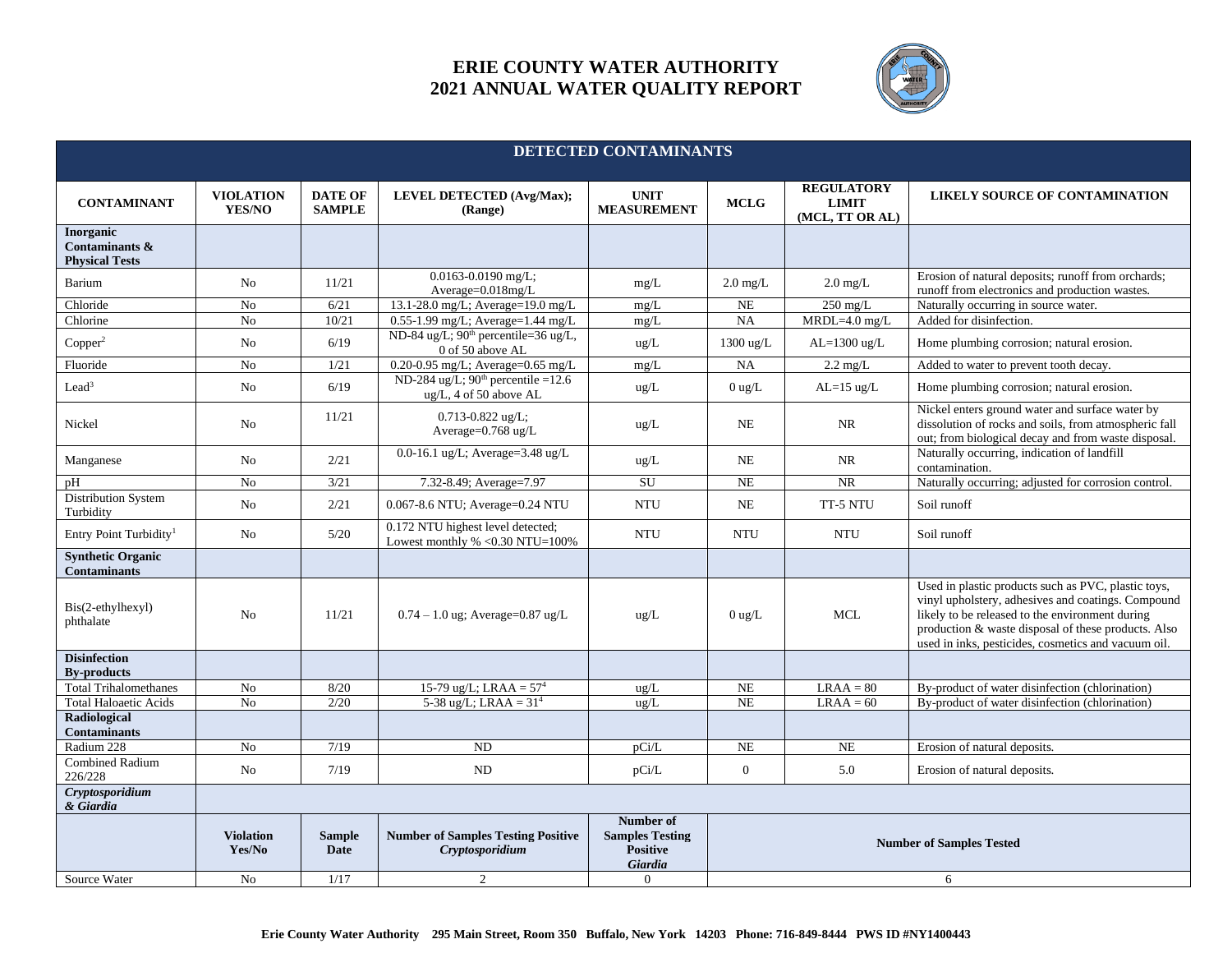

1 - Turbidity is a measure of the cloudiness of the water. We test it because it is a good indicator of the effectiveness of our filtration system. State regulations require that turbidity must always be below 1 NTU in the filter effluent. The regulations require that 95% of the entry point turbidity samples collected have measurements below 0.3 NTU. Our highest single system turbidity measurement, 0.172 NTU, for the year occurred in May 2021.

2 – The level presented represents the 90th percentile of the 50 sites tested. A percentile is a value on a scale of 100 that indicates the percent of a distribution that is equal to or below it. The 90th percentile is equ than 90% of the copper values detected at your water system. In this case, 50 samples were collected at your water system and the 90th percentile value was the sixth highest sample at 36 ug/L. The second highest sample was the fourth highest with a value of 41 ug/L. The action level for copper was not exceeded at any of the sites tested.

3 - The 90th percentile value was the sixth highest sample at 12.6 ug/L. The second highest sample was the fifth highest with a value of 13 ug/L. The action level for lead was exceeded at two of the sites tested, because were taken following a lead service line replacement.

4 – This level represents the highest locational running annual average calculated from data collected*.*

**Definitions and Abbreviations:**

*Maximum Contaminant Level (MCL)*: The highest level of a contaminant that is allowed in drinking water. MCLs are set as close to the MCLGs as feasible.

*Maximum Contaminant Level Goal (MCLG)*: The level of a contaminant in drinking water below which there is no known or expected risk to health. MCLGs allow for a margin of safety.

Maximum Residual Disinfectant Level (MRDL): The highest level of a disinfectant allowed in drinking water. There is convincing evidence that addition of a disinfectant is necessary for control of microbial contaminants.

*Maximum Residual Disinfectant Level Goal (MRDLG)*: The level of a drinking water disinfectant below which there is no known or expected risk to health. MRDLGs do not reflect the benefits of the use of disinfectants to control microbial contamination.

*Action Level (AL)*: The concentration of a contaminant which, if exceeded, triggers treatment or other requirements which a water system must follow.

*Treatment Technique (TT)*: A required process intended to reduce the level of a contaminant in drinking water.

*Non-Detects (ND)*: Laboratory analysis indicates that the constituent is not present.

*Nephelometric Turbidity Unit (NTU)*: A measure of the clarity of water. Turbidity more than 5 NTU is just noticeable to the average person.

*Milligrams per liter (mg/l)*: Corresponds to one part of liquid in one million parts of liquid (parts per million - ppm).

*Micrograms per liter (ug/l)*: Corresponds to one part of liquid in one billion parts of liquid (parts per billion - ppb).

*Nanograms per liter (ng/l)*: Corresponds to one part of liquid in one trillion parts of liquid (parts per trillion - ppt).

*Picocuries per liter (pCi/L)*: A measure of the radioactivity in water.

*AL* = Action Level: The concentration of the highest contaminant

*LRAA* = Locational Running Annual Average

- $ND$  = Not Detected: Laboratory analysis indicates the constituent is not present
- *NE* = Not Established
- *NA* = Not Applicable
- *NR* =Not Regulated
- *SU* = Standard Units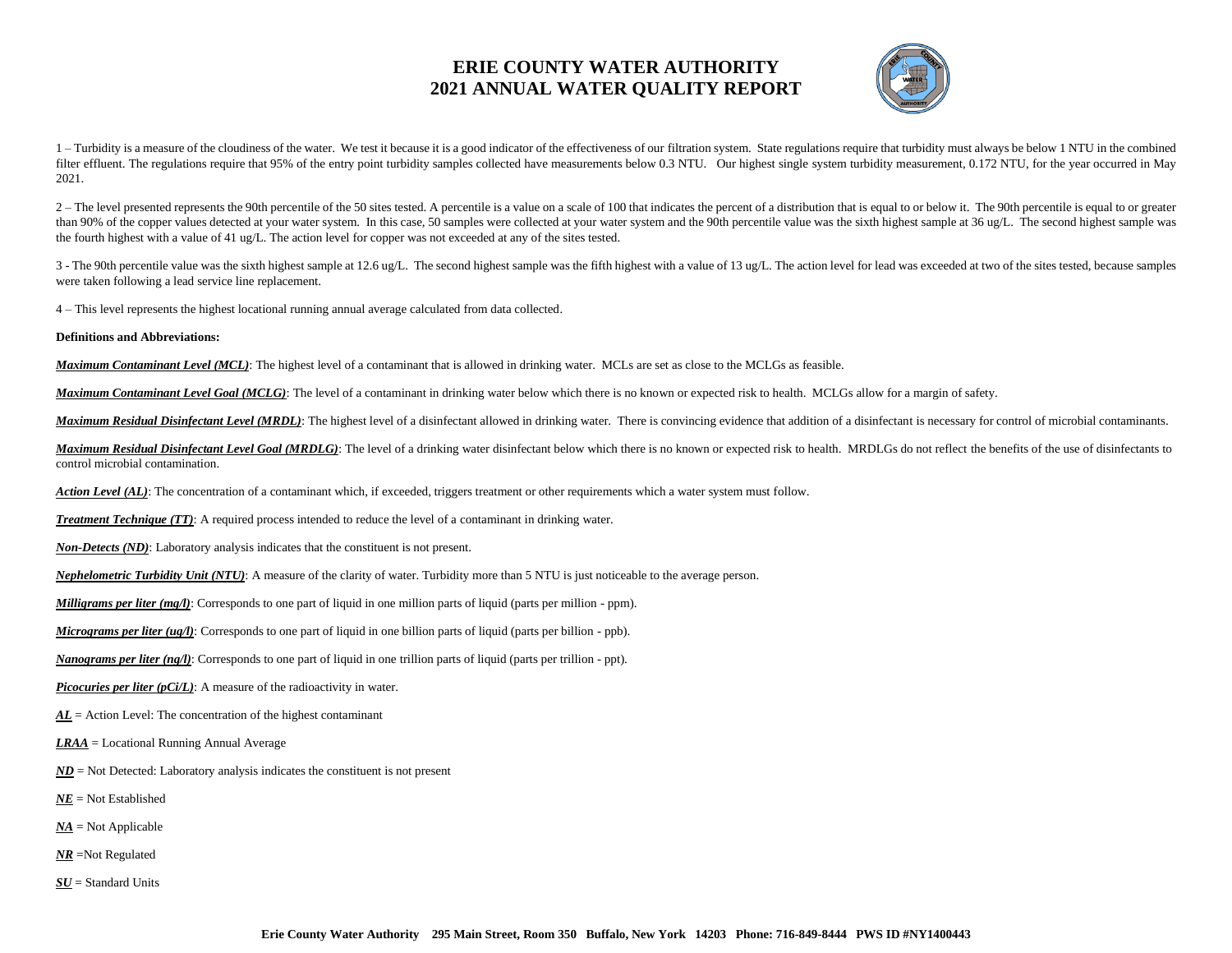

#### **WHAT DOES THIS INFORMATION MEAN?**

As you can see by the table, our system had no violations. We have learned through our testing that some contaminants have been detected; however, these contaminants were detected below the level allowed by the State.

### **IS OUR WATER SYSTEM MEETING OTHER RULES THAT GOVERN OPERATIONS?**

During 2021, our system was in compliance with applicable State drinking water operating, monitoring, and reporting requirements.

### **INFORMATION ON** *CRYPTOSPORIDIUM*

*Cryptosporidium* is a microbial pathogen found in surface water and groundwater under the influence of surface water. Although filtration removes *Cryptosporidium*, the most used filtration methods cannot guarantee 100 percent removal. During 2017, as part of our routine sampling, 6 samples were collected from Lake Erie and the Niagara River and were analyzed for *Cryptosporidium* oocysts. Of these samples, none were positive for *Cryptosporidium*. Ingestion of *Cryptosporidium* may cause cryptosporidiosis, a gastrointestinal infection. Symptoms of infection include nausea, diarrhea, and abdominal cramps. Most healthy individuals can overcome disease within a few weeks. However, immuno-compromised people are at greater risk of developing life-threatening illness. We encourage immuno-compromised individuals to consult their health care provider regarding appropriate precautions to take to avoid infection. *Cryptosporidium* must be ingested to cause disease, and it may be spread through means other than drinking water.

### **INFORMATION ON** *GIARDIA*

*Giardia* is a microbial pathogen present in varying concentrations in many surface waters and groundwater under the influence of surface water*. Giardia* is removed/inactivated through a combination of filtration and disinfection or by disinfection. During 2017, as part of our routine sampling, six samples were collected and analyzed for *Giardia* cysts. Of these samples, two were confirmed positive. Therefore, our testing indicates the presence of *Giardia* in our source water. Current test methods do not allow us to determine if the organisms are dead or if they are capable of causing disease. Ingestion of *Giardia* may cause giardiasis, an intestinal illness. People exposed to *Giardia* may experience mild or severe diarrhea, or in some instances no symptoms at all. Fever is rarely present. Occasionally, some individuals will have chronic diarrhea over several weeks or a month, with significant weight loss. Giardiasis can be treated with anti-parasitic medication. Individuals with weakened immune systems should consult with their health care providers about what steps would best reduce their risks of becoming infected with Giardiasis. Individuals who think that they may have been exposed to Giardiasis should contact their health care providers immediately. The *Giardia* parasite is passed in the feces of an infected person or animal and may contaminate water or food. Person to person transmission may also occur in day care centers or other settings where hand washing practices are poor.

### **INFORMATION ON RADON**

Radon is a naturally occurring radioactive gas found in soil and outdoor air that may also be found in drinking water and indoor air. Some people exposed to elevated radon levels over many years in drinking water may have an increased risk of getting cancer. The main risk is lung cancer from radon entering indoor air from soil under homes.

In 2019, we collected a sample from each water treatment plant that were analyzed for radon. The results showed no detection of the radiological parameters. For additional information call your state radon program (1-800-458-1158) or call EPA's Radon Hotline (1-800-SOS-Radon).

### **DO I NEED TO TAKE SPECIAL PRECAUTIONS?**

Although our drinking water met or exceeded state and federal regulations, some people may be more vulnerable to disease causing microorganisms or pathogens in drinking water than the general population. Immuno-compromised persons such as persons with cancer undergoing chemotherapy, persons who have undergone organ transplants, people with HIV/AIDS or other immune system disorders, some elderly, and infants can be particularly at risk from infections. These people should seek advice from their health care provider about their drinking water. EPA/CDC guidelines on appropriate means to lessen the risk of infection by *Cryptosporidium, Giardia* and other microbial pathogens are available from the Safe Drinking Water Hotline (800-426-4791).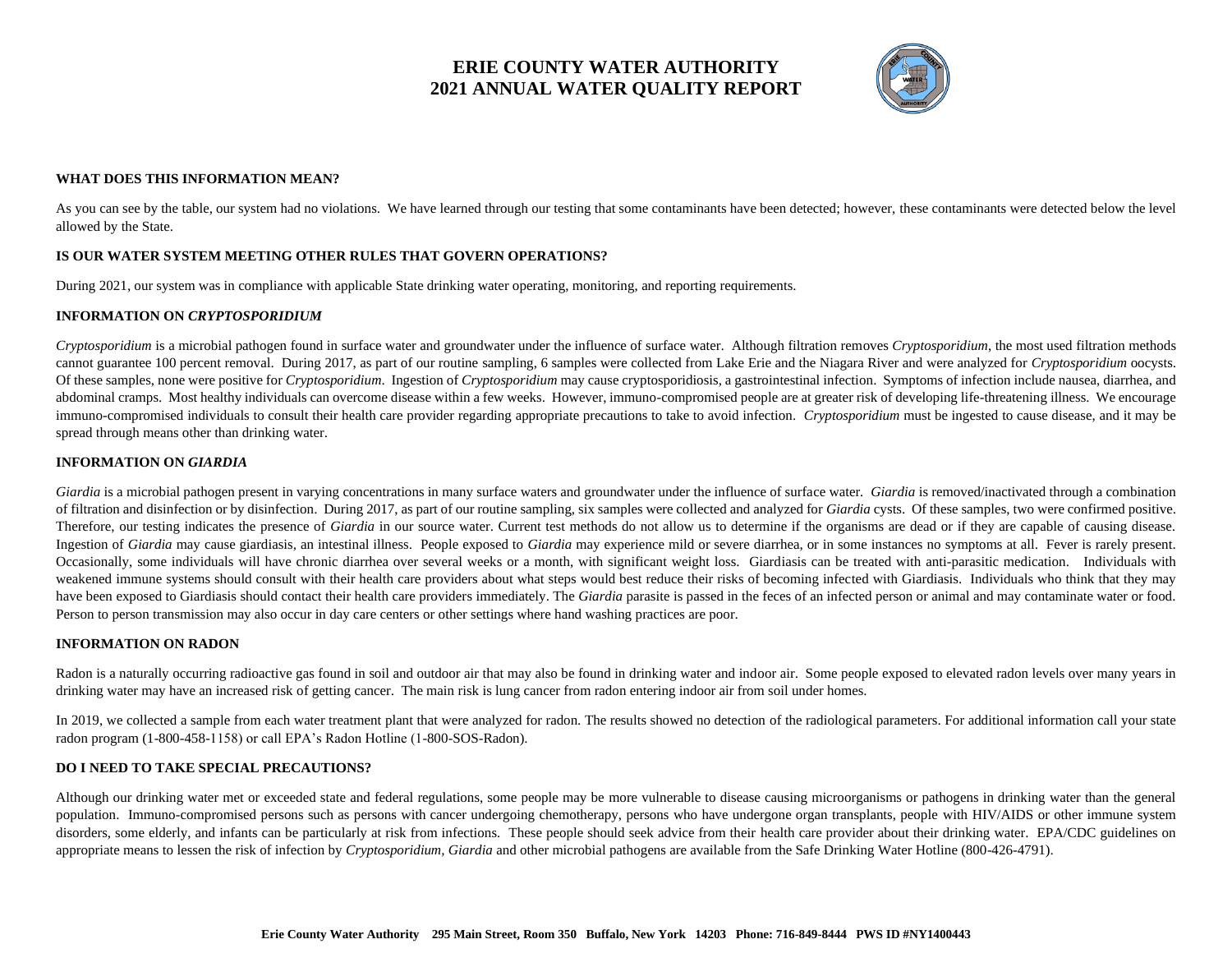

### **INFORMATION ON FLUORIDE ADDITION**

Our system is one of the many drinking water systems in New York State that provides drinking water with a controlled, low level of fluoride for consumer dental health protection. According to the United States Centers for Disease Control, fluoride is very effective in preventing cavities when present in drinking water at a properly controlled level. To ensure that the fluoride supplement in your water provides optimal dental protection, we monitor fluoride levels daily to make sure fluoride is maintained at a target level of 0.7 mg/L. During 2021, monitoring showed that fluoride levels in your water were within 0.2 mg/l of the target level for 99% of the time.

### **INFORMATION ON UNREGULATED CONTAMINANTS**

| <b>COMPOUNDS TESTED FOR BUT NOT DETECTED</b> |                    |                          |                    |                            |  |
|----------------------------------------------|--------------------|--------------------------|--------------------|----------------------------|--|
| Arsenic                                      | Alachlor           | Di-n-butyl phthalate     | Metribuzin         | Radium 226                 |  |
| 4-Androstene-3,17-dione                      | Aldicarb           | Di(2-ethylhexyl) adipate | Oxamyl (Vydate)    | 1,1-Dichloroethylene       |  |
| Baygon                                       | Aldicarb Sulfone   | Dibromochloropropane     | Oxyfluorfin        | cis-1,2-Dichloroethylene   |  |
| 2-Chlorotoluene                              | Aldicarb Sulfoxide | Dibromomethane           | <b>PCB</b> 1016    | trans-1,2-Dichloroethylene |  |
| 4-Chlorotoluene                              | Aldrin             | Dicamba                  | <b>PFDA</b>        | 1,2-Dichloropropane        |  |
| 17beta-Estradiol                             | alpha -BHC         | Dichlorodifluoromethane  | PFD <sub>o</sub> A | 1,3-Dichloropropane        |  |
| 17alpha-Ethynyl estradiol                    | Anatoxin-a         | Dieldrin                 | PFHxA              | 2,2-Dichloropropane        |  |
| $2,4-D$                                      | Asbestos           | Isopropylbenzene         | <b>PFTA</b>        | 1,1-Dichloropropene        |  |
| 1.3 Butadiene                                | Atrazine           | p-Isopropyltoluene       | PFTrDA             | cis-1,3-Dichloropropene    |  |
| 1.2-Dichlorobenzene                          | Benzene            | Lindane                  | PFUnA              | trans-1,3-Dichloropropene  |  |
| 1.3-Dichlorobenzene                          | Benzo(a)pyrene     | Mercury                  | Permethrin         | 1,4-Dioxane                |  |
| 1.4-Dichlorobenzene                          | Chlorpyrifos       | Methiocarb               | Pichloram          | 3-Hydroxycarbofuran        |  |
| 1.1-Dichloroethane                           | Chromium, Total    | Methomyl                 | Profenofos         | 2,3,7,8-TCDD (Dioxin)      |  |
| 1.2-Dichloroethane                           | Cobalt             | Methoxychlor             | Propachlor         | $2,4,5$ -TP (Silvex)       |  |
| 1,2,3-Trichloropropane                       | Cyanide            | <b>MTBE</b>              | Propylene Glycol   | 1,1,1,2-Tetrachloroethane  |  |
| 1,2,4-Trimethylbenzene                       | Cylindrospermopsin | Methylene Chloride       | n-Propylbenzene    | 1,1,2,2-Tetrachloroethane  |  |
| 1,3,5-Trimethylbenzene                       | Dalapon            | Metolachlor              | Ouinoline          | 1,2,3-Trichlorobenzene     |  |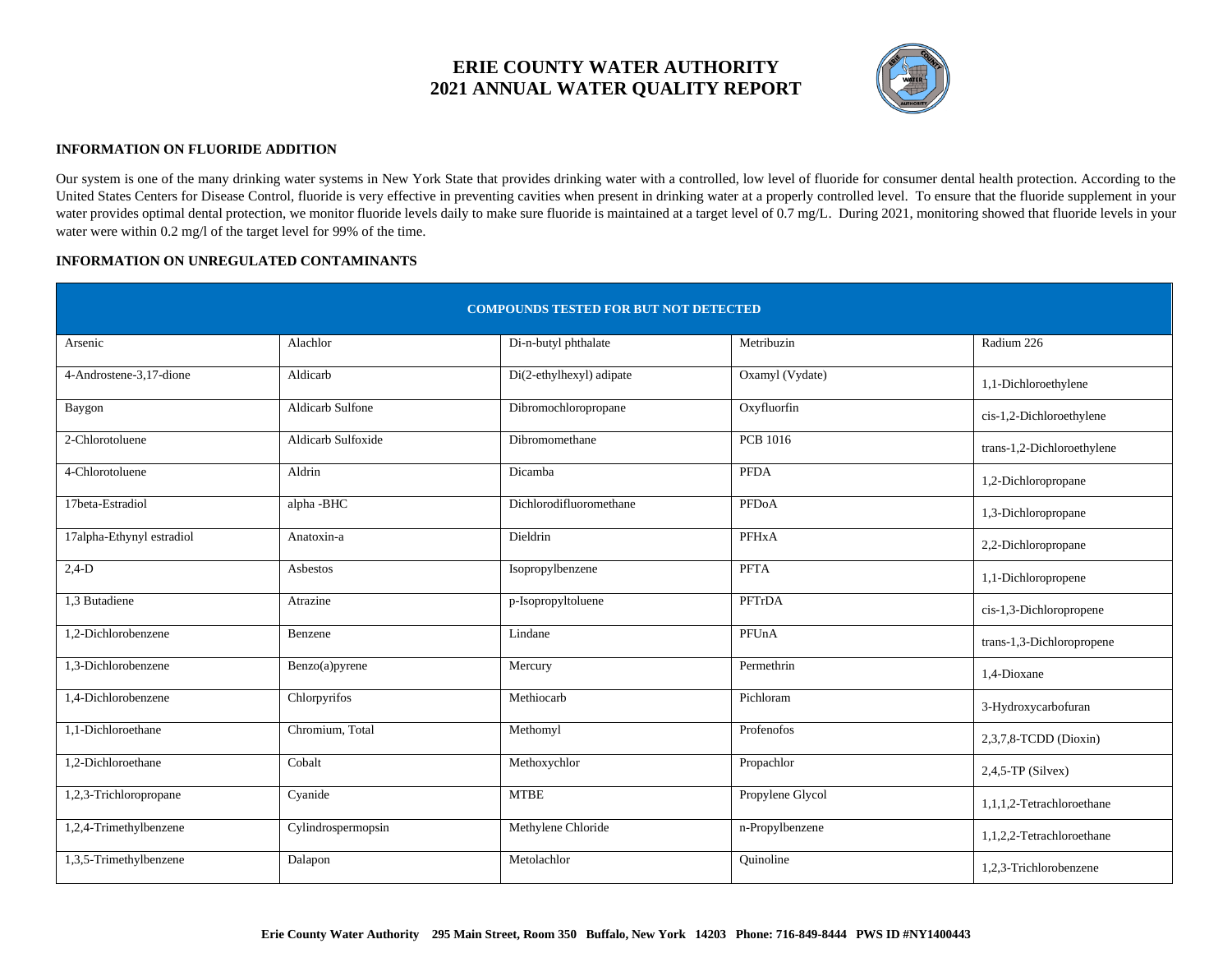

| <b>COMPOUNDS TESTED FOR BUT NOT DETECTED (continued)</b> |                              |                              |                          |  |
|----------------------------------------------------------|------------------------------|------------------------------|--------------------------|--|
| 1,2,4-Trichlorobenzene                                   | Di-Chlorodifluoromethane     | Hexachlorobenzene            | N-E-t-FOSAA              |  |
| 1,1,1-Trichloroethane                                    | Chloroethane                 | Hexachlorobutadiene          | N-MeFOSAA                |  |
| 1,1,2-Trichloroethane                                    | Chloromethane                | Hexachlorocyclopentadiene    | HFPO-DA                  |  |
| Beryllium                                                | Dimethipin                   | <b>PCB 1221</b>              | Selenium                 |  |
| Bromide                                                  | Dinoseb                      | <b>PCB 1232</b>              | Simazine                 |  |
| Bromobenzene                                             | Diquat                       | <b>PCB 1242</b>              | Styrene                  |  |
| Bromochloromethane                                       | Endothall                    | <b>PCB 1248</b>              | Tebuconazole             |  |
| <b>Bromomethane</b>                                      | Endrin                       | <b>PCB 1254</b>              | Tetrachloroethylene      |  |
| Butachlor                                                | Equillin                     | <b>PCB 1260</b>              | Thallium                 |  |
| Butylated hydroxyanisole                                 | Estriol                      | Pentachlorophenol            | Toluene                  |  |
| n-Butylbenzene                                           | Estrone                      | Perfluorobutanesulfonic acid | o-Toluidine              |  |
| sec-Butylbenzene                                         | Ethoprop                     | Perfluoroheptanoic acid      | <b>Total Mircocystin</b> |  |
| t-Butylbenzene                                           | Ethylbenzene                 | Perfluorohexanesulfonic acid | Toxaphene                |  |
| Cadmium                                                  | Ethylene Dibromide (EDB)     | Perfluoronanoic acid         | Tribufos                 |  |
| Carbaryl                                                 | Glyphosate                   | Perfluorooctane sulfonate    | Trichloroethylene        |  |
| Carbofuran                                               | <b>Gross Alpha Particles</b> | Perfluorooctanoic acid       | Trichlorofluoromethane   |  |
| Carbon Tetrachloride                                     | <b>Gross Beta Particles</b>  | 11Cl-PF3OUDS                 | Vinyl Chloride           |  |
| Chlordane                                                | Heptachlor                   | 9CL-PF30NS                   | Xylenes (o,m and p)      |  |
| Chlorobenzene                                            | Heptachlor Epoxide           | <b>ADONA</b>                 |                          |  |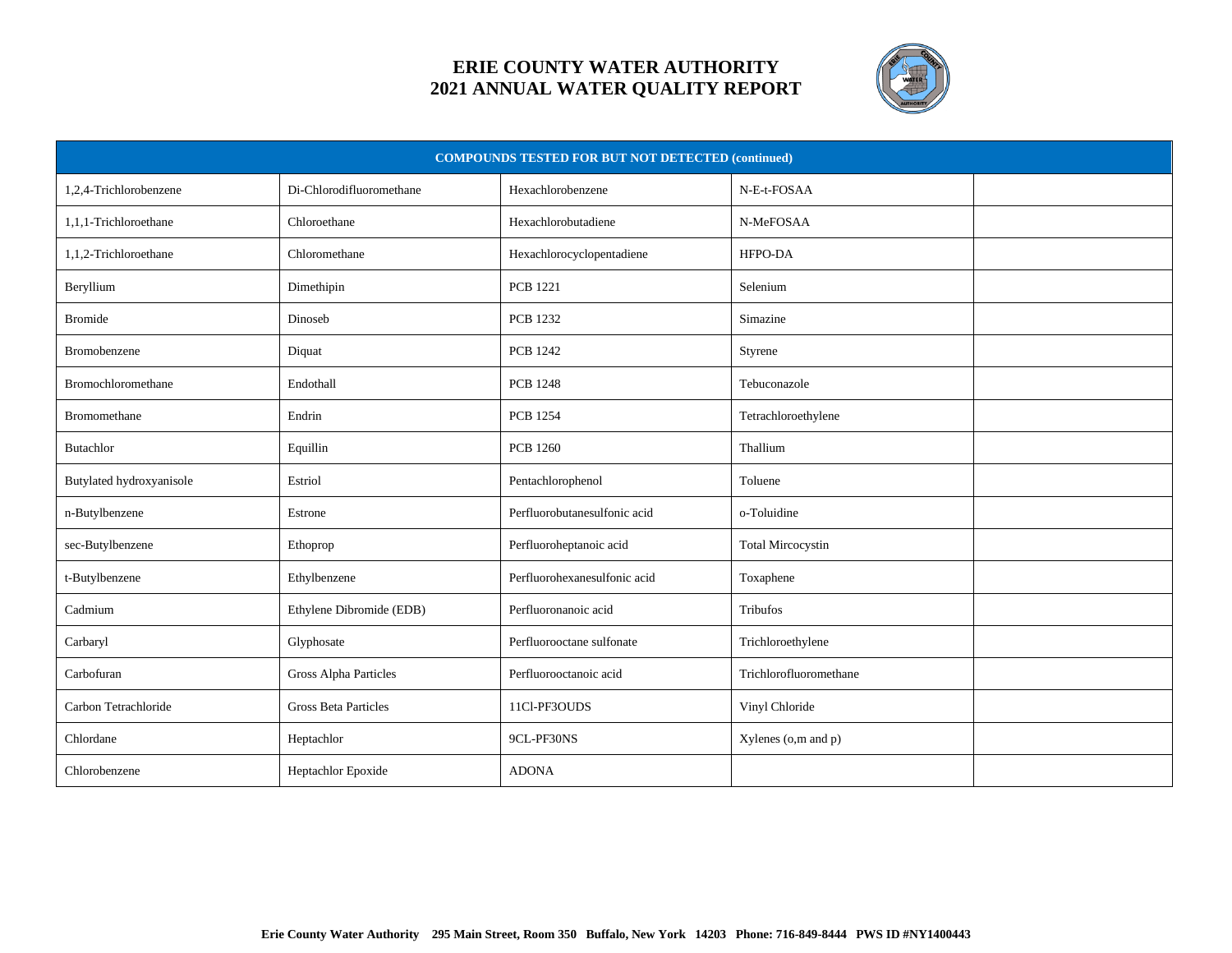

#### **WHY SAVE WATER AND HOW TO AVOID WASTING IT:**

The Erie County Water Authority encourages water conservation. Although the Lake Erie and the Niagara River are unlimited sources of a good supply of water, it must not be wasted. A few steps will preserve the resource for future generations and save on your bill:

- $\ddot{\bullet}$  Use low flow shower heads and faucets
- ₩. Use low-flush toilets
- Repair all leaks in your plumbing system ₩
- Water your lawn sparingly early morning or late evening
- ₩. Wash your car with a bucket and a hose with a nozzle
- Don't cut the lawn too short; longer grass saves water 4.

Each of the water conservation tips can save you more than 1000 gallons of water per month, giving you the ability to save up to \$140 per year in your water bill.

#### **SYSTEM IMPROVEMENTS**

ECWA spent 36.7 million dollars in system-wide infrastructure upgrades including:

- Sturgeon Point WTP Replacement of 3 decant submersible pumps, \$80,000 4.
- Sturgeon Point WTP High Service pump replacement \$134,000 4.
- Sturgeon Point WTP Replacement of 8 various chemical feed pumps, \$65,000 ┻
- Van de Water WTP Replacement of 6 various chemical feed pumps, \$48,000
- Van de Water WTP Sludge Plant improvements construction, \$1.5M ₩.,
- ₩. Ball North Storage Tank \$515,527 (Project began in 2020, complete in 2021)
- 4. Waterline Replacement (Hamburg, West Seneca, Lackawanna) \$1,668,312
- Waterline Replacement (Towns of Clarence and Aurora) \$2,116,386 ₩
- ₩. Waterline Replacement (Cheektowaga, West Seneca, Depew) \$3,588,829
- Waterline Replacement (Cheektowaga, Village of Lancaster) \$2,162,973 4
- 4 Waterline Replacement (Amherst and Cheektowaga) \$2,066,031
- Waterline Replacement (Town of Cheektowaga) \$3,440,417 ₩.

#### **AREAS SERVED**

| PUBLIC WATER SUPPLY NAME    | <b>PWS ID</b> | <b>POPULATION</b> |
|-----------------------------|---------------|-------------------|
| <b>ECWA Direct</b>          | NY1400443     | 248,000           |
| <b>ECWA Amherst</b>         | NY1400399     | 80,228            |
| <b>ECWA Boston</b>          | NY1421897     | 6,604             |
| <b>ECWA Eden</b>            | NY1400435     | 5,778             |
| <b>ECWA Evans</b>           | NY1400445     | 12,417            |
| <b>ECWA Hamburg Town</b>    | NY1400488     | 11,314            |
| <b>ECWA Hamburg Village</b> | NY1400515     | 41,538            |
| <b>ECWA Lancaster</b>       | NY1400421     | 21,248            |
| <b>ECWA Newstead</b>        | NY1422651     | 5,319             |
| <b>ECWA Orchard Park</b>    | NY1421762     | 23,387            |
| <b>ECWA West Seneca</b>     | NY1404543     | 23,181            |